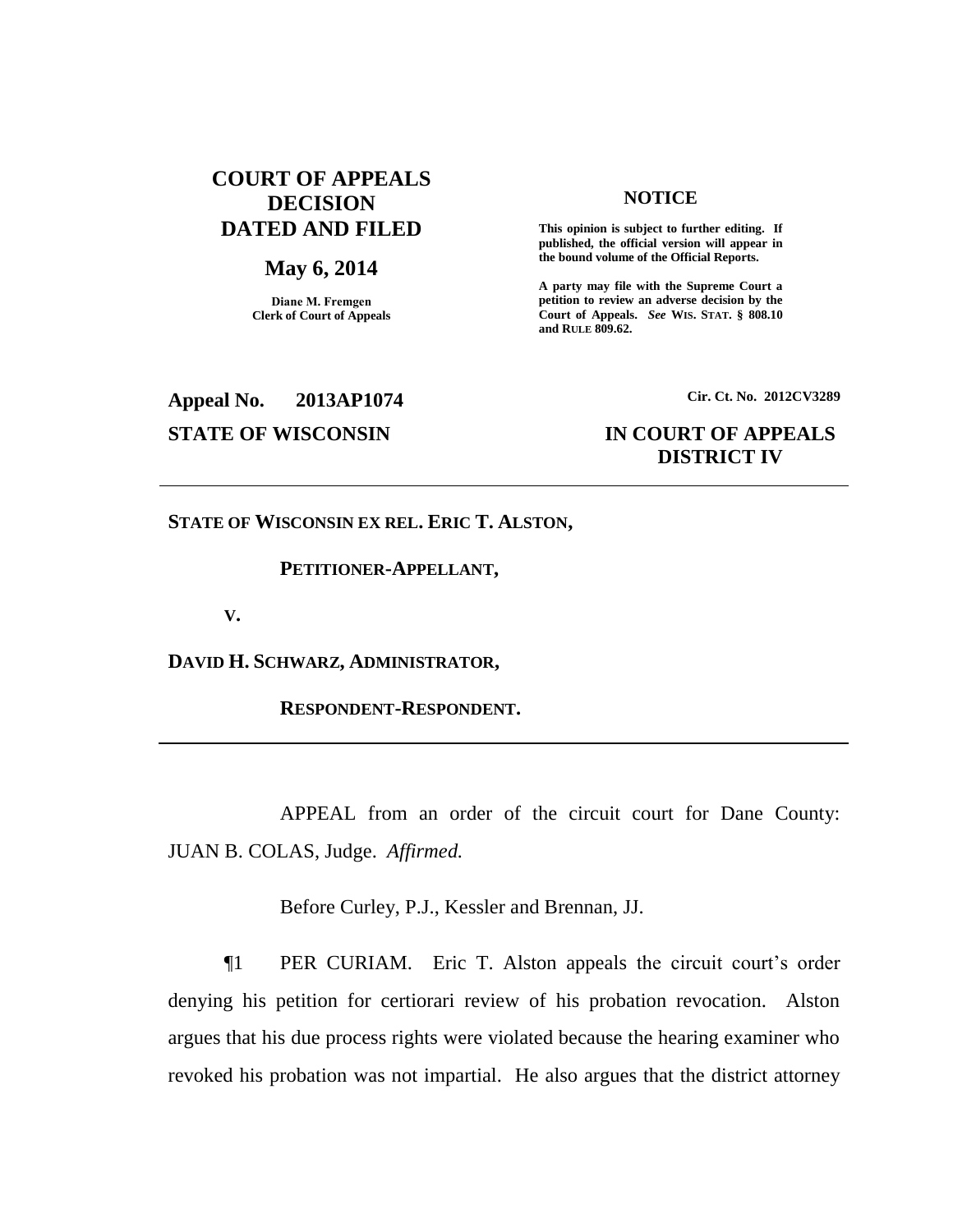No. 2013AP1074

should not have been allowed to participate on behalf of the Department of Corrections at the revocation hearing. We affirm.

¶2 Alston was convicted in three separate cases of two counts of battery, one count of child abuse, and one count of criminal damage to property, all as a repeater. He was placed on probation. After eighteen months, the Department initiated revocation proceedings against Alston. At the revocation hearing, Alston's probation agent testified about Alston's rule violations. An assistant district attorney then asked for permission to represent the Department for the remainder of the hearing. The probation agent explained that the request was being made because Alston had been part of a new program while on probation, called the Special Investigation Unit, which was a collaborative effort of multiple agencies designed to address the needs of chronic offenders in the community by providing them with additional resources to deter them from reoffending, while simultaneously warning them that the Department would vigorously seek revocation and the lengthiest sentences possible if they violated the rules of their probation.

¶3 Over Alston's objection, the hearing examiner allowed the district attorney to participate, explaining that she was aware of the program because she had attended an educational program about it.

> It was two law enforcement officers, if I remember correctly, and they gave an informational presentation. And it may have been at the request of our agency, and it may have been initiated by someone else. I don't know, I just went along with the other [hearing examiners] in my office and we were given information about this program right around the time that it came out in the newspaper. And the summary of it as I remember it is we were told about the vast resources that were being provided to these folks that were at high risk, and that the program was intended as a last chance, and that violations should be treated as sort of a last straw. And in the case of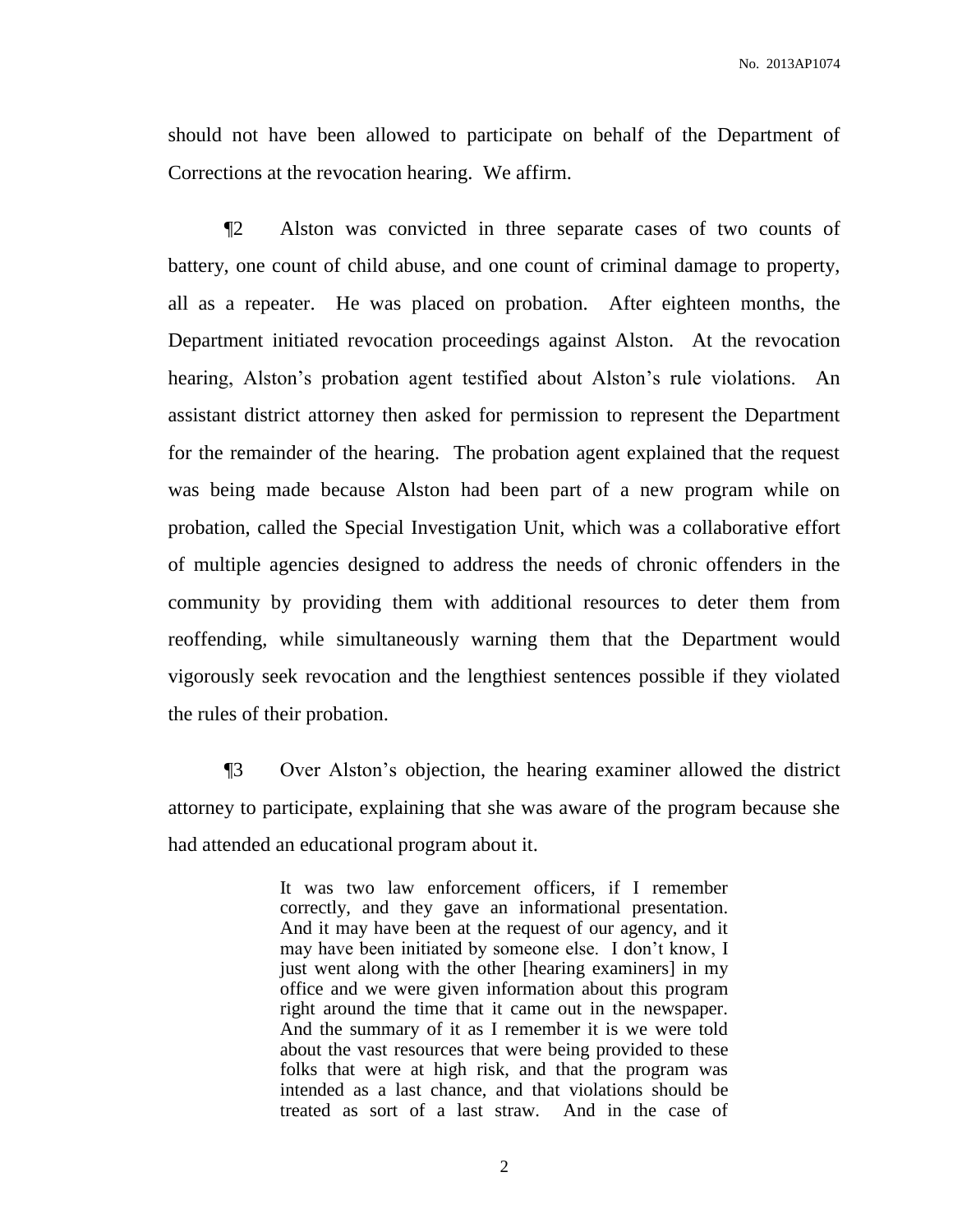supervision that it would be expected that they wouldn't be given another chance. In other words, [they] would be revoked, and in the case of a criminal case they would be prosecuted. What I didn't hear is that we're expected, that they expected us to revoke people when the violations weren't proven, so I think to that extent, I mean I don't think at any point that they suggested that we revoke people that hadn't done anything. So there's part of my decision making that's not relevant to what their program was about, part of it that I guess you could say is [relevant].

¶4 Alston first argues that his due process rights were violated because the hearing examiner attended the informational presentation on the Special Investigative Unit program and thus was not impartial. In the alternative, Alston argues his due process rights were violated because there was an impermissibly high *risk* of bias, even if the hearing examiner was not in fact biased. As a matter of constitutional due process, a person is entitled to a fair and impartial decisionmaker at an administrative hearing. *Guthrie v. WERC*, 111 Wis. 2d 447, 454, 331 N.W.2d 331 (1983). Due process may be violated by actual bias or unfairness or, in very limited circumstances, "'when the risk of bias is impermissibly high.'" *Marder v. Board of Regents*, 2005 WI 159, ¶27, 286 Wis. 2d 252, 706 N.W.2d 110 (citation omitted).

¶5 As the excerpt from the hearing shows, the hearing examiner explained that she would decide the Department's petition to revoke Alston like she would any other revocation petition; she would impartially examine whether the violations were proven, regardless of Alston's participation in the Special Investigative Unit program. The hearing examiner's statement shows that she was not biased in fact. We also wholly reject the idea that Alston's due process rights were violated even if the hearing examiner was not, in fact, biased because there was an impermissibly high risk of bias. Members of the legal profession, including members of the judiciary, regularly attend educational seminars and

3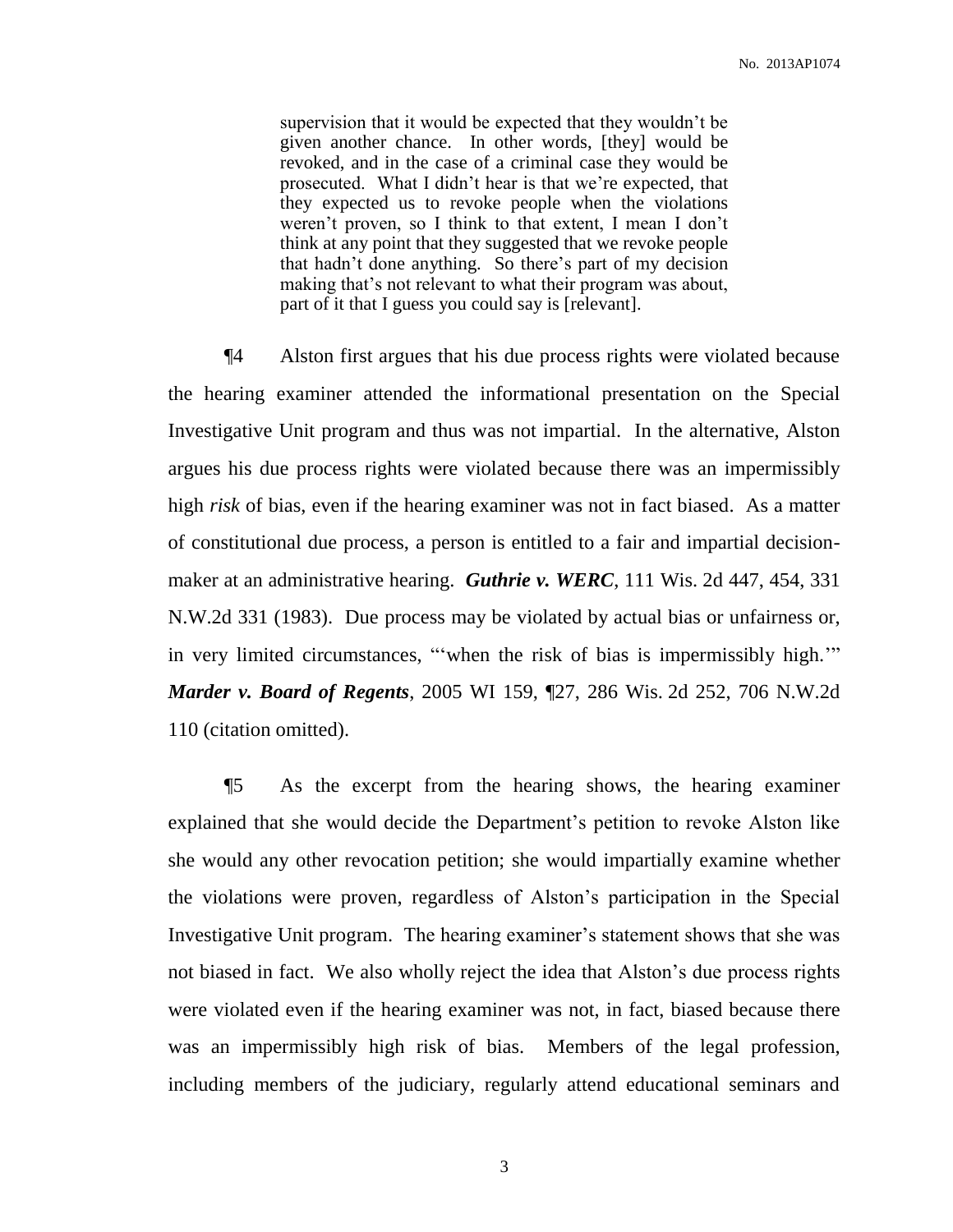meetings to stay abreast of current developments in law and legal policy, including information about stakeholders in the legal system and new programs that are designed to more effectively serve the citizenry. Alston does not argue that anything specific to his case was presented at the meeting the hearing examiner attended. Because the meeting provided general information about the program, not specific information about particular participants, we conclude that the hearing examiner's attendance did not create an impermissibly high risk of bias in violation of the due process clause.

¶6 Alston next argues that the district attorney did not have authority to represent the Department at the revocation hearing. He points to WIS. STAT.  $\S 978.05$  (2011-12),<sup>1</sup> which lists the duties of district attorneys. He contends that by explicitly listing the duties in the statute, the legislature intended that the authority of district attorneys be limited to those duties alone. *See State v. Cetnarowski*, 166 Wis. 2d 700, 710, 480 N.W.2d 790 (Ct. App. 1992) (the express mention of one matter excludes other similar matters not mentioned). Alston therefore contends that the hearing examiner's decision to allow the district attorney to participate was contrary to law.

¶7 There is nothing in WIS. STAT. § 978.05 that suggests that the list of district attorney duties is exclusive, and that it would therefore be contrary to law for the district attorney to undertake functions beyond the scope of that list. To the contrary, the core duties of a district attorney listed in the statute necessarily encompass activities related to those specific functions, like public education and

 $\overline{a}$ 

<sup>&</sup>lt;sup>1</sup> All references to the Wisconsin Statutes are to the 2011-12 version unless otherwise noted.